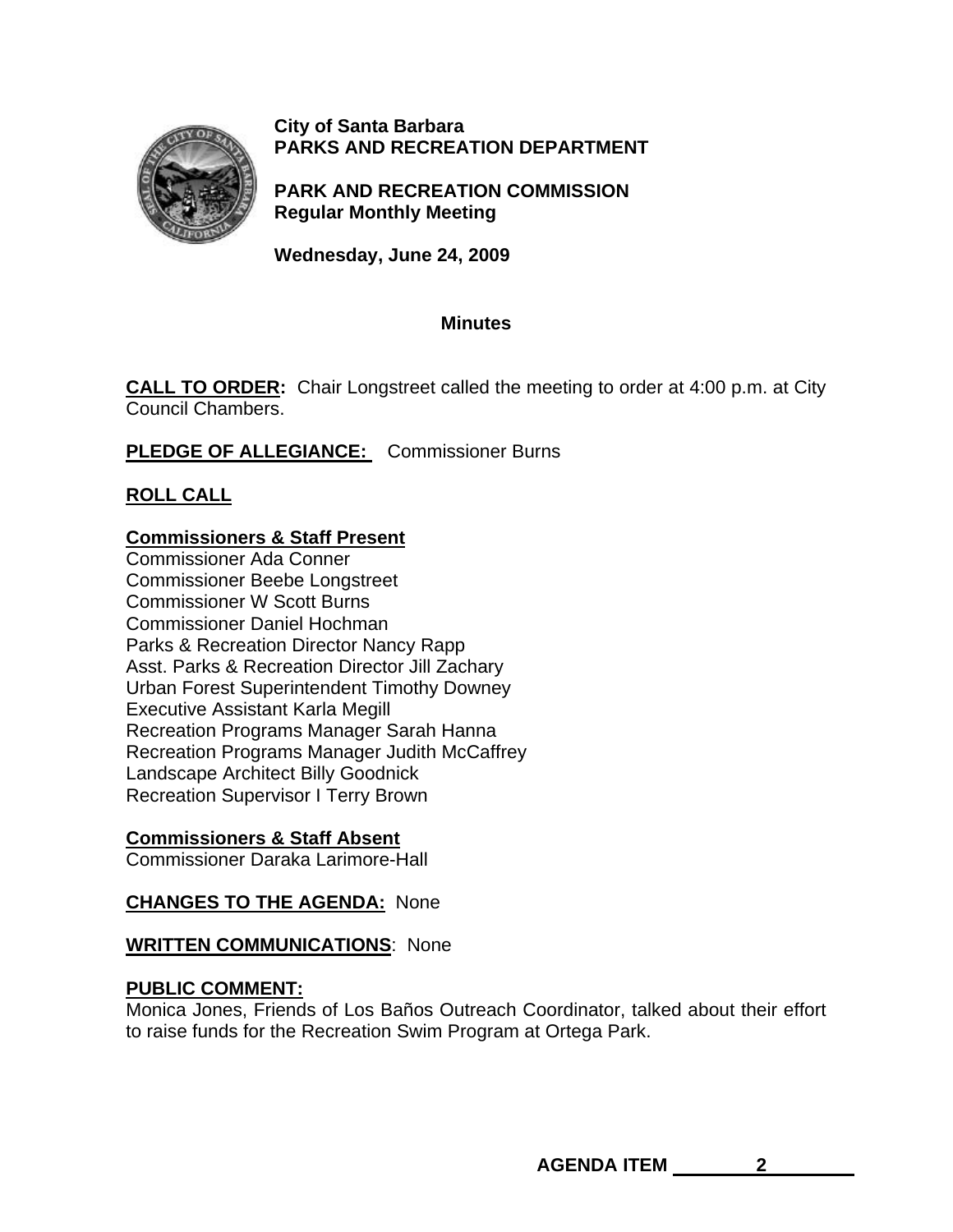### **COMMUNITY SERVICE RECOGNITION**

#### 1. Free Family Portrait Event Volunteer Recognition - For Action

 Recommendation: That the Commission recognize the Free Family Portrait Event volunteers and businesses for their contribution to residents and support of the Franklin Neighborhood Center Advisory Committee project.

Ms. Rapp advised that this item will be postponed until the July 2009 meeting.

#### 2. Recognition of Healthy Start Director Theresa Weissglass - For Action

Recommendation: That the Commission recognize Theresa Weissglass, Santa Barbara School Districts Healthy Start and Afterschool Opportunities for Kids (A-OK) Director, for 10 years of service as an exemplary leader and supporter of the City of Santa Barbara's collaborative to provide the A-OK program.

Ms. Rapp praised Ms. Weissglass for her contributions to the A-OK Program, saying she was the brains, stamina, leadership, and passion behind pulling the partnership together over the years, building a strong collaboration, and keeping everything moving forward.

Ms. Brown publicly thanked Ms. Weissglass saying that she has mentored her and made her a better supervisor and better programmer in the afterschool program.

Dr. Brian Sarvis, Superintendent, Santa Barbara School Districts, recognized Ms. Weissglass for her work and dedication over the last ten years and thanked her for her service.

The Commission recognized Ms. Theresa Weissglass for 10 years of service as an exemplary leader and supporter of the City of Santa Barbara's collaborative to provide the A-OK program and presented her with a certificate of appreciation for her efforts, dedication, and service.

Ms. Weissglass said it has been a great privilege working with the Santa Barbara School District and the Santa Barbara Parks and Recreation Department. She then recognized Ms. Terry Brown for her dedication, open-mindedness, and willingness to continually upgrade the standards of the mutually delivered programs. Ms. Weissglass presented Ms. Brown with a certificate of recognition on behalf of the Santa Barbara School District for providing 10 years of outstanding service, enthusiasm, and creative ideas as a member of the mutual agencies A-OK Leadership Team.

Ms. Weissglass presented Ms. Rapp with a certificate of appreciation recognizing the Parks and Recreation Department for 10 years of consistent support and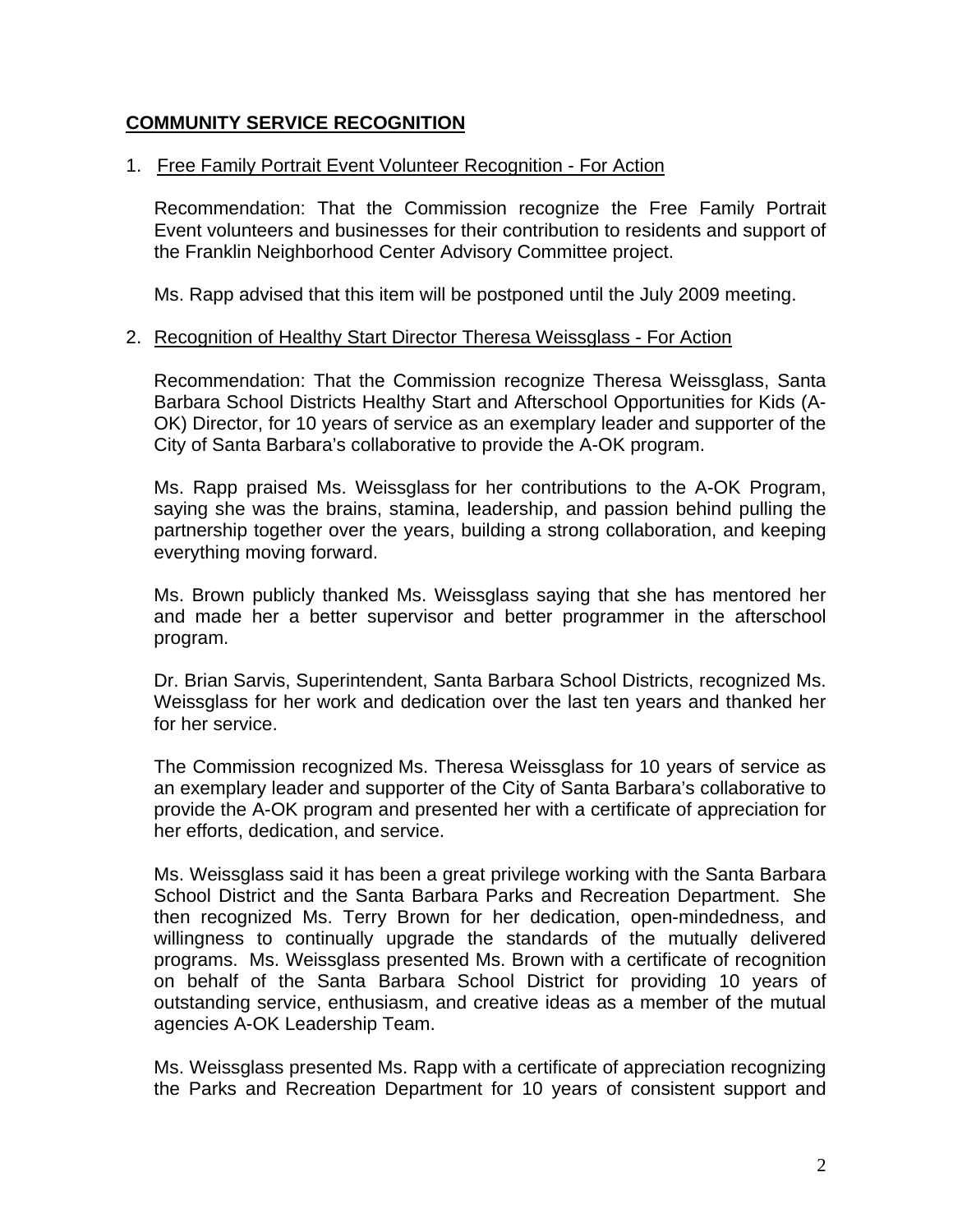advocacy on behalf of the A-OK Program, providing excellent sports activities, leadership and staff, and for generosity in offering facilities use as a key partner, and for on ongoing partnership with the Santa Barbara School District in this and other endeavors, serving other Santa Barbara youth, which is a model in the State of California.

Ms. Rapp interjected that she has gained an appreciation for the collaboration the Department has with the School District and agreed with Ms. Weissglass that it is not a successful model in most communities. She said it is a unique partnership, and because both agencies protect it and work on it, it works. Ms. Rapp thanked all School District personnel for their participation in the collaboration.

### 3. Recognition of Billy Goodnick - For Action

Ms. Rapp highlighted Mr. Goodnick's career with the City of Santa Barbara, Parks and Recreation Department.

The Commissioners praised the work Mr. Goodnick has done over the years and said his vision, passion, and dedication will be missed. The Commission recognized Billy Goodnick for 22 years of service to the City, Department and the Community and presented him with a certificate of appreciation.

Mr. Goodnick thanked everyone who has supported him in his career over the past 22 years. He briefly reminisced about his career.

### **COMMISSIONER COMMITTEE ASSIGNMENT REPORTS**

Commissioner Burns reported on the activities of the Arts and Crafts Show Advisory Committee.

Commissioner Hochman reported on the activities of the Creeks Advisory Committee.

Chair Longstreet reported on the Stakeholders' meeting for the Golf Course Project.

## **COMMISSION AND STAFF COMMUNICATIONS**

Ms. Rapp advised that the City Council adopted the Fiscal Year 2010 budget yesterday. She reported one change affecting the Parks and Recreation Department budget is that it was proposed that the Waterfront Department cover 100 percent of the cost to provide the Beach Lifeguard Service which was \$147,000. Ms. Rapp indicated that amount was reduced to 50 percent, so the budget will be adjusted accordingly. She further said that one position was restored in Council's desire not to have employees be laid off -- there was one employee who had not found other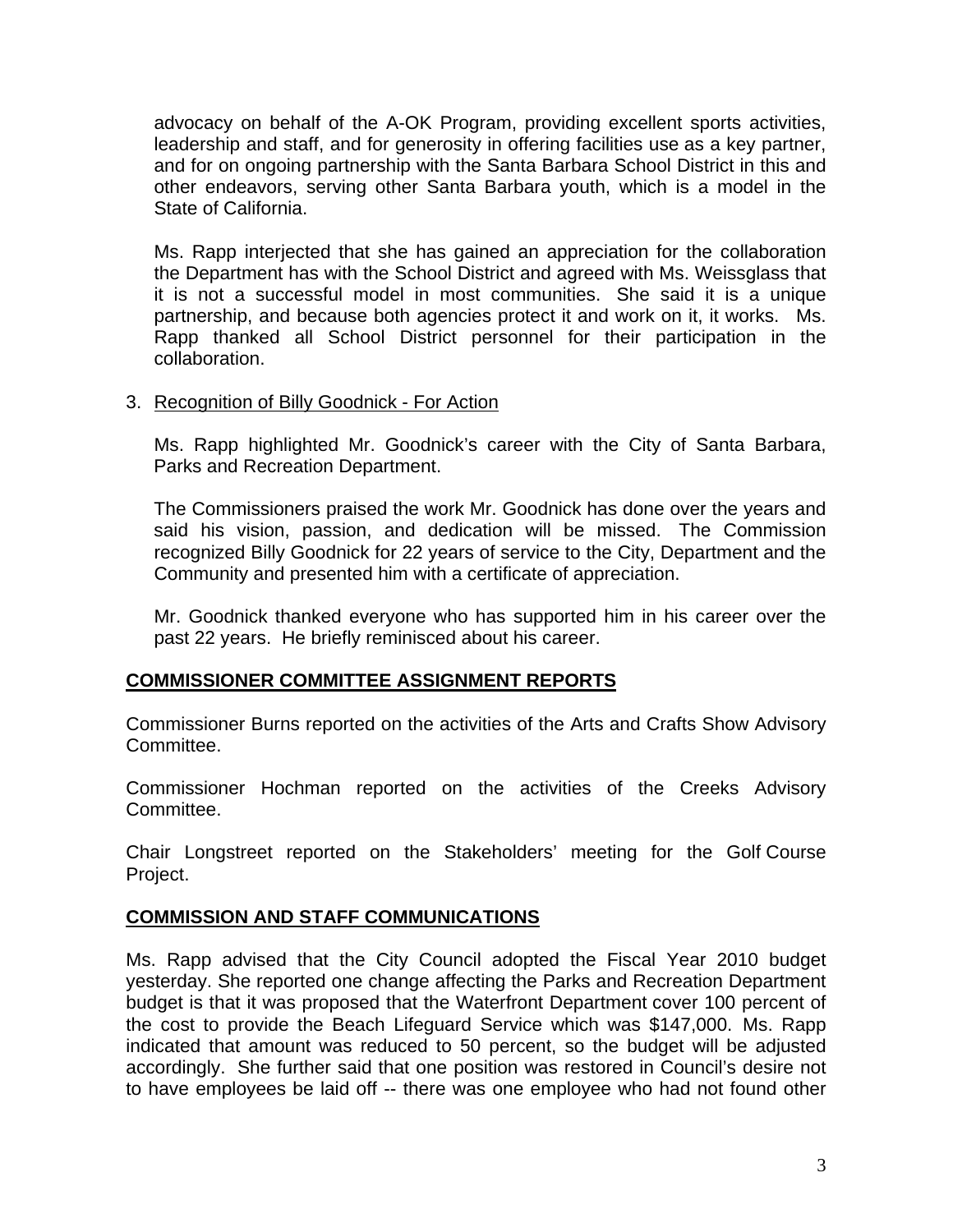employment. She said that City Council adopted a balanced budget relying on over \$3 million of one-time measures to reach the goal. Ms. Rapp said that looking at the coming year, knowing that the City is already off almost \$5 million, we will start looking at reductions and watching revenues and additional reductions, as needed. She further said there will be additional discussions in preparation for Fiscal Year 2011.

Ms. Rapp said that the focus of the Council discussion was the most recent report for sales tax and the TOT revenue, and the City is currently projecting that revenues for Fiscal Year 2010 are already going to be off by approximately \$1.5 million.

Chair Longstreet suggested a schedule of quarterly work sessions be developed so the Commission can keep abreast of what is going on regarding the budget and possible reductions. Ms. Rapp referred Chair Longstreet to Agenda Item 9, Commission Priorities for FY 2010, saying the Commission could have further discussion about that at that time.

Ms. Rapp advised that City Council moved forward the Charter Amendment language recommended by the Commission, which included a youth vote for a youth 16 years of age or older, combining the Park Commission and the Recreation Commission, and increasing the membership to seven, and that the details of the youth member would be worked out as an ordinance recommendation once the Charter Amendment is approved.

Ms. Rapp briefly talked about the meeting held with the three Community Center Advisory Committees regarding the new Neighborhood and Outreach Services Program, saying it was an extremely positive meeting. She said they were supportive of moving the concept forward. Ms. Rapp said they talked about next steps, which is a joint meeting with the Youth Council, Community Center Advisory Committees, and the Commission. She suggested that the Commission might want to form a subcommittee with members from each of those groups to meet on a more regular basis with staff to move the concept forward.

Chair Longstreet acknowledged John Schoof's passing.

### **YOUTH COUNCIL REPORT**

Intern Torres-Santos advised that there are two vacancies on the Youth Council and those vacancies are specifically for Dos Pueblos students. He said that the first meeting with new members will be July 1st.

Intern Torres-Santos said the Youth Council will be hosting a Teen Exchange in August where 15 agencies will come together to exchange information about what other youth are doing in other areas.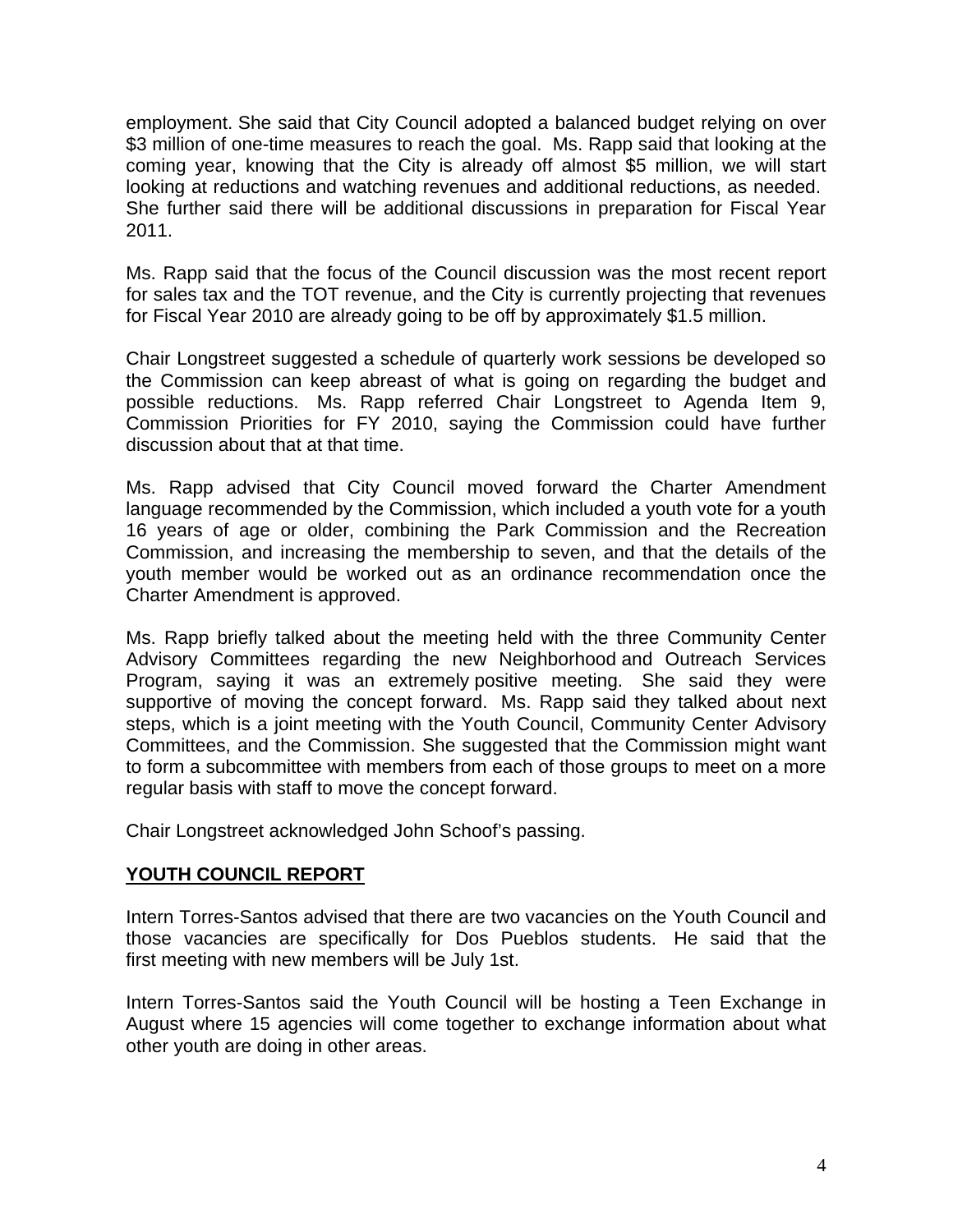Intern Torres-Santos advised that Teen Programs is holding a Salsa Dance Night Friday, June 26th, at the Carrillo Recreation Center, to raise money for the Teen Center.

# **CONSENT CALENDAR**

4. Summary of Council Actions - For Information - There were no comments on this item.

## **Commissioner Hochman departed at 4:41 p.m.**

5. Approval of Minutes - For Action

Recommendation: That the Commission waive the reading and approve the minutes of the regular meeting of May 27, 2009.

**Commissioner Ada Conner moved, seconded by Commissioner W. Scott Burns, and passed 3/0 to waive the reading and approve the minutes of the regular meeting of May 27, 2009.** 

**Commissioner Hochman returned at 4:46 p.m.**

## **STREET TREE ADVISORY COMMITTEE ITEMS**

6. Street Tree Advisory Committee Recommendations - For Action

Recommendation: That the Commission

- A. Approve the following Setback Tree removal requests.
	- 1. 921 Arbolado Rd. Ron Chandler/Peterson's Tree Care (2) Liquidambar styraciflua, American Sweetgum, (2) Pinus radiata, Monterey Pine, and (1) Cupressus glabra, Arizona Cypress

**Commissioner W Scott Burns moved, seconded by Commissioner Ada Conner, and passed 4/0 to concur with the Street Tree Advisory Committee and recommendation regarding item 6A(1).** 

2.2050 Garden St. - Kris E. Kimpel, Landscape Architect for Melanie Ellison - Cinnamomum camphora, Camphor Tree

**Commissioner Daniel Hochman moved, seconded by Commissioner Ada Conner, and passed 4/0 to concur with the Street Tree Advisory Committee and staff recommendation regarding item 6A(2).**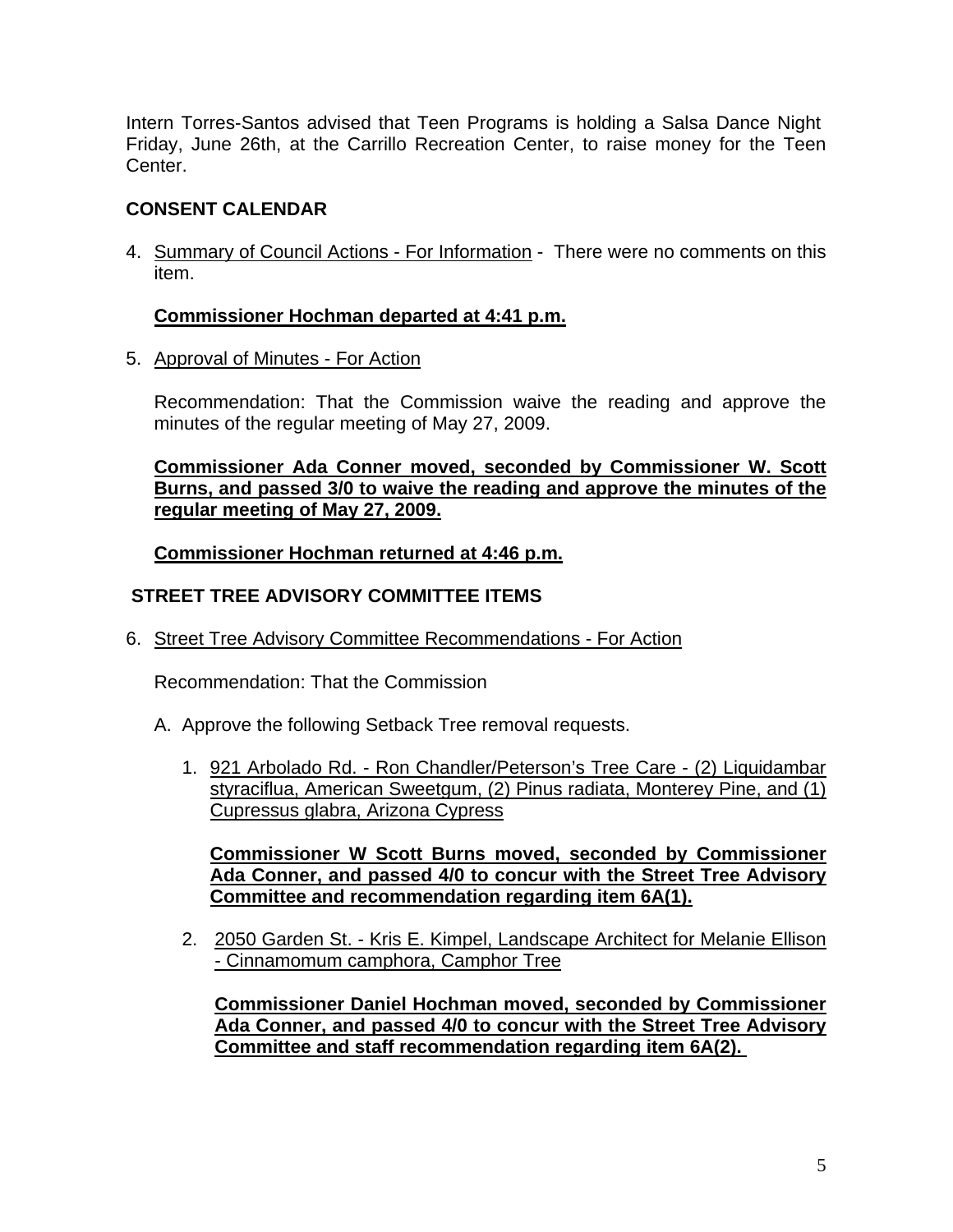- B. Deny the following Setback Tree removal request.
	- 1. 102 E. Pueblo St. Melville Sahyun Pinus pinea, Italian Stone Pine

**Commissioner Ada Conner moved, seconded by Commissioner Daniel Hochman, and passed 4/0 to concur with the Street Tree Advisory Committee and staff regarding item 4B(1) and deny the removal of the tree at 102 E. Pueblo Street.** 

2. 621 Ricardo Ave. - David Murphy - Washingtonia robusta, Mexican Fan Palm

Mr. Downey highlighted the removal request saying the justification given by the applicant is that the tree restricts the ability to park on that side of the driveway. He said that the Street Tree Advisory Committee and staff determined that there is room on the other side of the driveway to expand, and recommended that owner explore that option. Mr. Downey advised that the Street Tree Advisory Committee and staff recommend the request be denied because the reasons do not justify the removal of the tree.

Mr. Murphy, applicant, stated his reasons for wanting to remove the tree: he does not think he can expand is driveway on the left; the tree is ugly it is a habitat for rats; the tree produces palm fronds which are hazardous, and is costly to maintain; he wants to expand his driveway using pavers, which would beautify the neighborhood; there are plenty of beautiful Monterey Pine trees in the area; the tree interferes with his neighbors views; Mr. Murphy said that if he does put in a new driveway and the tree remains, he fears he will not have the additional width he desires, the tree will continue to grow and damage the driveway.

Chair Longstreet commented that the Commission does not approve removal request based on the theory that a person is going to put in a new driveway; an approved plan would be needed along with a permit that has a removal and planting plan to replant a tree.

Mr. Downey said that in other cases the Commission has postponed a decision until the applicant had a permit for the work they were going to have done, and typically the Commission has requested information regarding the replacement tree.

Mr. Murphy produced a permit for replacing his driveway.

Chair Longstreet asked if the permit includes landscape plans and whether he is going to replace the tree. Mr. Murphy said he plans to landscape steps up the left side of the driveway.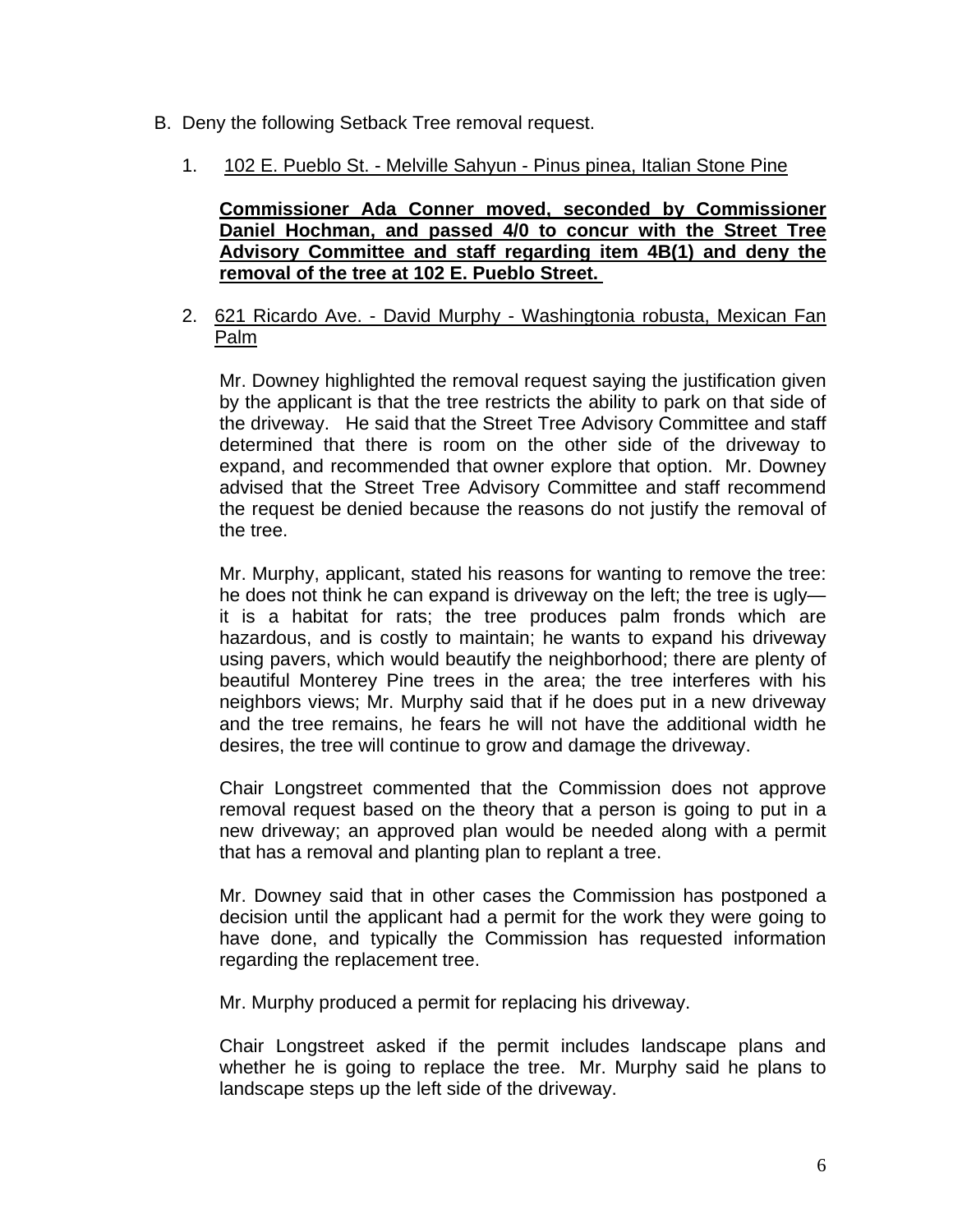Chair Longstreet said she would be more comfortable continuing item so that the Street Tree Advisory Committee can look at the permitted plan. She further said she does not believe the Commission has enough information to vote on the removal request at this time.

Chair Longstreet advised Mr. Murphy that she would like to send the item back to the Street Tree Advisory Committee so they can take a look at the plans he took in when he got his permit. She further recommended that he provide a planting plan available to them also for the replacement of a tree.

Chair Longstreet advised Mr. Murphy of his right to appeal the decision of the Park and Recreation Commission to City Council.

Mr. Murphy commented that he thought the process would be more of a quid quo pro with the goal of the net benefit to the community. Chair Longstreet said that the Commission's purview is to protect the Urban Forest, which provides a tremendous benefit to the community.

Commissioner Burns asked whether there were two more trees in Mr. Murphy's front yard. He further concurred that if there is a plan, he would be supportive of the removal, but he also feels more information is necessary.

Commissioner Conner concurred.

**Commissioner Daniel Hochman moved, seconded by Commissioner Ada Conner, and passed 4/0 to postpone action on the removal request identified in item 6B(2) and send it back to the Street Tree Advisory Committee for review of overall plans, including landscape plans for the site.** 

### **ADMINISTRATIVE AND STAFF REPORTS**

7. Update on Upcoming Summer Special Events - For Information

Recommendation: That the Commission hear a presentation about upcoming summer special events.

Ms. Judith McCaffrey provided this report.

### **OLD BUSINESS**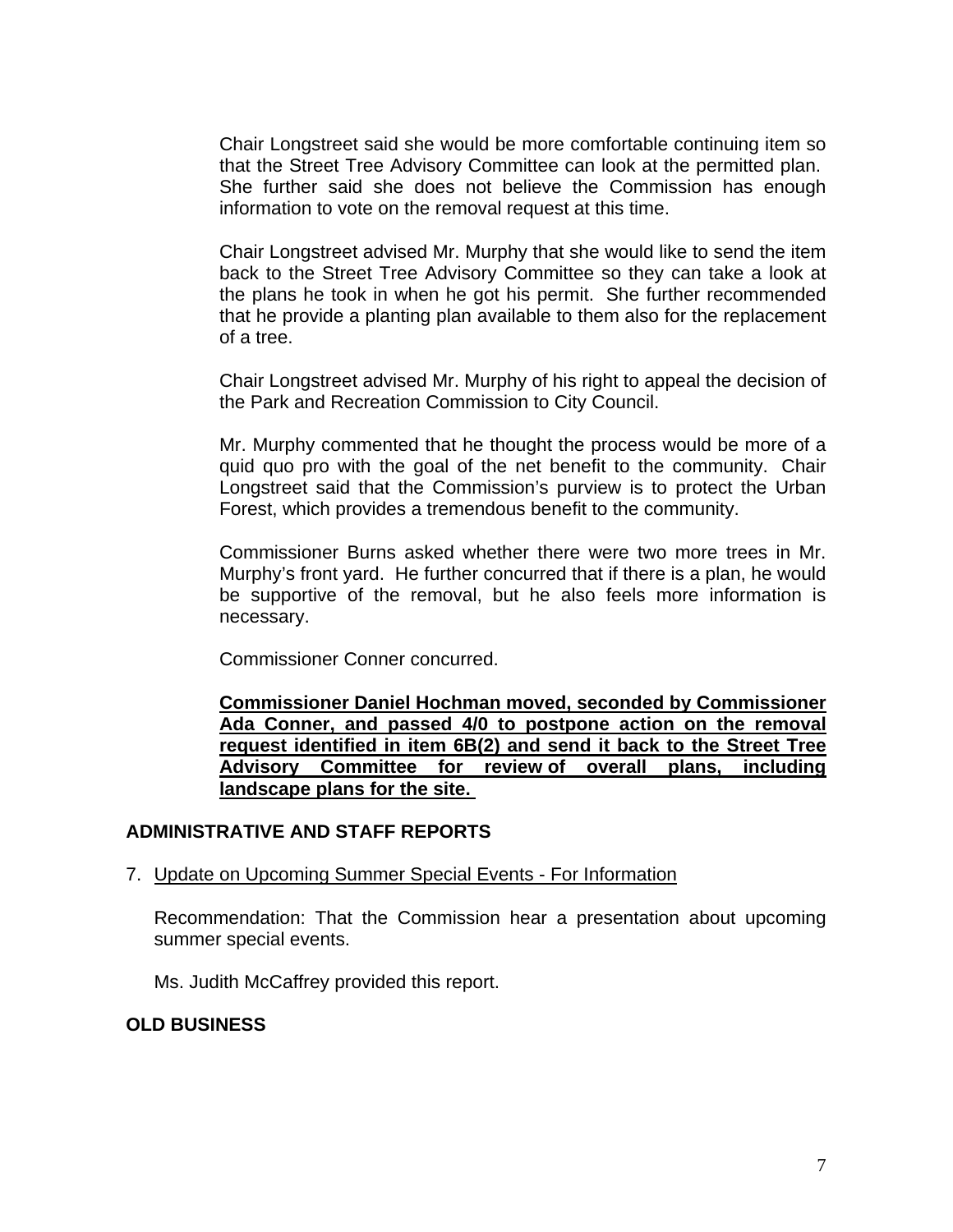#### 8. Parks and Recreation Facility Tour - For Action

Ms. Rapp said the Commission previously expressed interest in taking a tour of Parks and Recreation Department facilities. She further said staff would extend an invitation to the City Councilmembers to attend. Ms. Rapp suggested the following areas be included in the tour: Shoreline Park, Front Country Trails Burn Areas, Beach Access areas (Shoreline Steps, Mesa Lane Steps, Thousand Steps), Butterfly Garden at Alice Keck Park, Skofield Park, Municipal Tennis Courts Sound Wall, Bohnett Park Expansion, and Douglas Family Preserve Planting Projects.

Ms. Rapp said that the Creeks Advisory Committee will be taking a tour of the Golf Course Project and they will invite the Commission.

Ms. Rapp advised that staff would also like the Commission to tour the Carrillo Recreation Center. She suggested the joint meeting between the Commission and the Community Center Advisory Committees be held there, and that Mr. Bryan conduct the facility tour before that meeting begins.

Commissioner Hochman said it sounds great initially; he is not familiar with a number of the parks. He said he would prefer to weight tours towards things that will be coming forward on the agenda in preparation for those agenda items. He said it is great to see work that has been done, but it more productive use of the Commissioners' time to go somewhere there is going to need to be a decision made and be briefed on the decision at the site.

Commissioner Conner expressed interest in the Front Country Trails burn areas and Carrillo Recreation Center.

Commissioner Burns expressed that it would be worth while to tour the Front Country Trails. He said he would like to look at some of the facililties needing capital improvements. Mr. Burns suggested Franceschi House as a possible tour site, saying something need to be done about that facility.

Chair Longstreet said she likes including Alice Keck Park in the tour, because there will be trouble maintaining it and will show the results of budget cuts the fastest. Ms. Longstreet said Beach Access and Trails will fit in nicely. She said a second tour could be scheduled down the line specifically for facilities. She said she thinks a facilities subcommittee needs to be developed to work with the Infrastructure Financing Task Force recommendations.

Commissioner Conner said she would also like to tour the Cabrillo Bathhouse. Ms. Rapp asked if the Commission would like to visit Parma Park. The Commission indicated they would.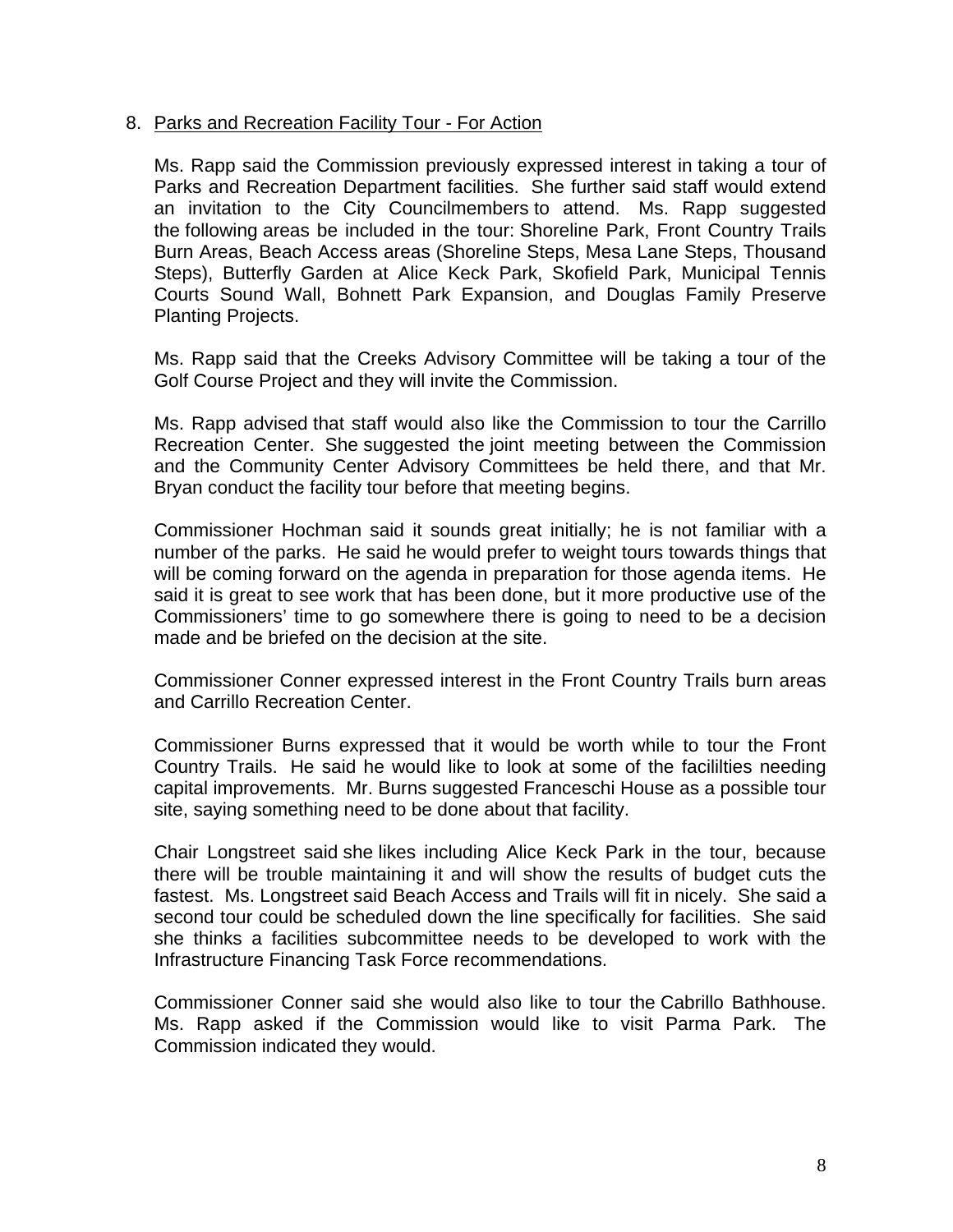### **NEW BUSINESS**

#### 9. Commission Priorities for FY 2010 - For Action

Chair Longstreet expressed it would be beneficial for the Commission to have priorities, and those priorities need to be realistic of staff time. The Commission's priorities are identified below:

- $\triangleright$  Staying aware of the budget; having input early on as to where the reductions will come from;
- ¾ Neighborhood and Outreach Services; work with the Youth Council and Community Center Advisory Committees to ensure the work together well. Encourage joint meetings between these bodies and establish a working subcommittee to keep things moving forward; and
- ¾ Establish a Facilities Subcommittee to work on some of the Department's infrastructure issues.
- $\triangleright$  Establish Fundraising Committee possibly consisting of members from other areas such as the Golf Advisory Committee, PARC Foundation, etc. to assist in raising funds.

Chair Longstreet commented that the focus this year will be what is at risk, and how we do with less, and what the Commission can do to support the staff and come up with innovation and outreach of their own.

Commissioner Conner concurred with Chair Longstreet saying the Commission needs to stay informed so it can be as helpful as possible while the Department moves forward in these difficult economic times.

Chair Longstreet expressed that she thinks the Department is looking at a time when were there will be some philosophical changes; the Department is past making the organizational more lean and is looking at philosophical program cuts now. She said that is where the Commission will be involved.

Ms. Rapp suggested that during the beginning of Fiscal Year 2010, the Commission start to think about how to work with staff to prioritize services that the Department provides. She further suggested developing a fee and pricing policy for how the different activity fees are set for the programs.

Ms. Rapp said regarding Golf, that there has been a significant reduction in Golf rounds. She said the Department will be faced with some significant decisions regarding the Golf Course. Ms. Rapp said staff is doing everything they can do to increase play; staff will be working with the Golf Advisory Committee to develop some options and involving the Commission.